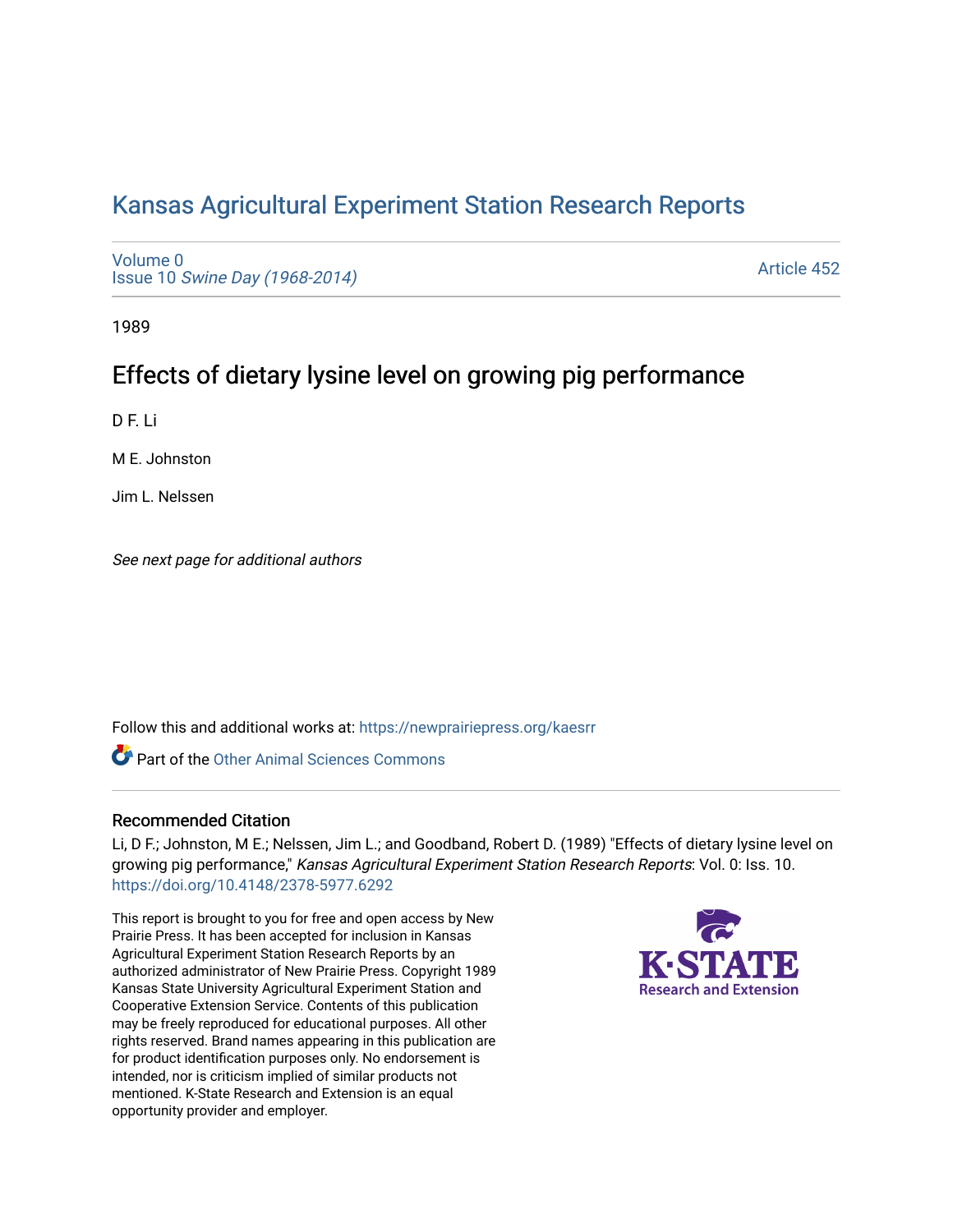## Effects of dietary lysine level on growing pig performance

## Abstract

A growth trial utilizing 120 pigs (avg initial wt 43.4 lb) was conducted to investigate the lysine requirement for pigs weighing 45 to 75 lb. Pigs were fed a corn-soybean meal diet containing .65, .75, .85, .95, or 1.05% lysine. Average daily gain (ADG) and feed/gain (F/G) were determined weekly, and plasma urea concentration was determined at the end of the first and last week of the experiment. At d 14, ADG was increased and F/G improved with increasing lysine level. Gain was best for pigs fed the .95% lysine diet at d 14 and for those fed .85% lysine at d 28. Feed efficiency was optimized for pigs fed diets containing .95% lysine at d 14 and 28 of the experiment. Plasma urea concentration on d 7 indicated that .85% lysine was optimum. However, by d 28, plasma urea concentration indicated that .75% lysine was adequate. Our results indicate that growth performance of pigs weighing 45 to 75 lb was optimized by a diet containing at least .85% lysine.; Swine Day, Manhattan, KS, November 16, 1989

## Keywords

Swine day, 1989; Kansas Agricultural Experiment Station contribution; no. 90-163-S; Report of progress (Kansas State University. Agricultural Experiment Station and Cooperative Extension Service); 581; Swine; Lysine; Performance; Growing pig

## Creative Commons License



This work is licensed under a [Creative Commons Attribution 4.0 License](https://creativecommons.org/licenses/by/4.0/).

### Authors

D F. Li, M E. Johnston, Jim L. Nelssen, and Robert D. Goodband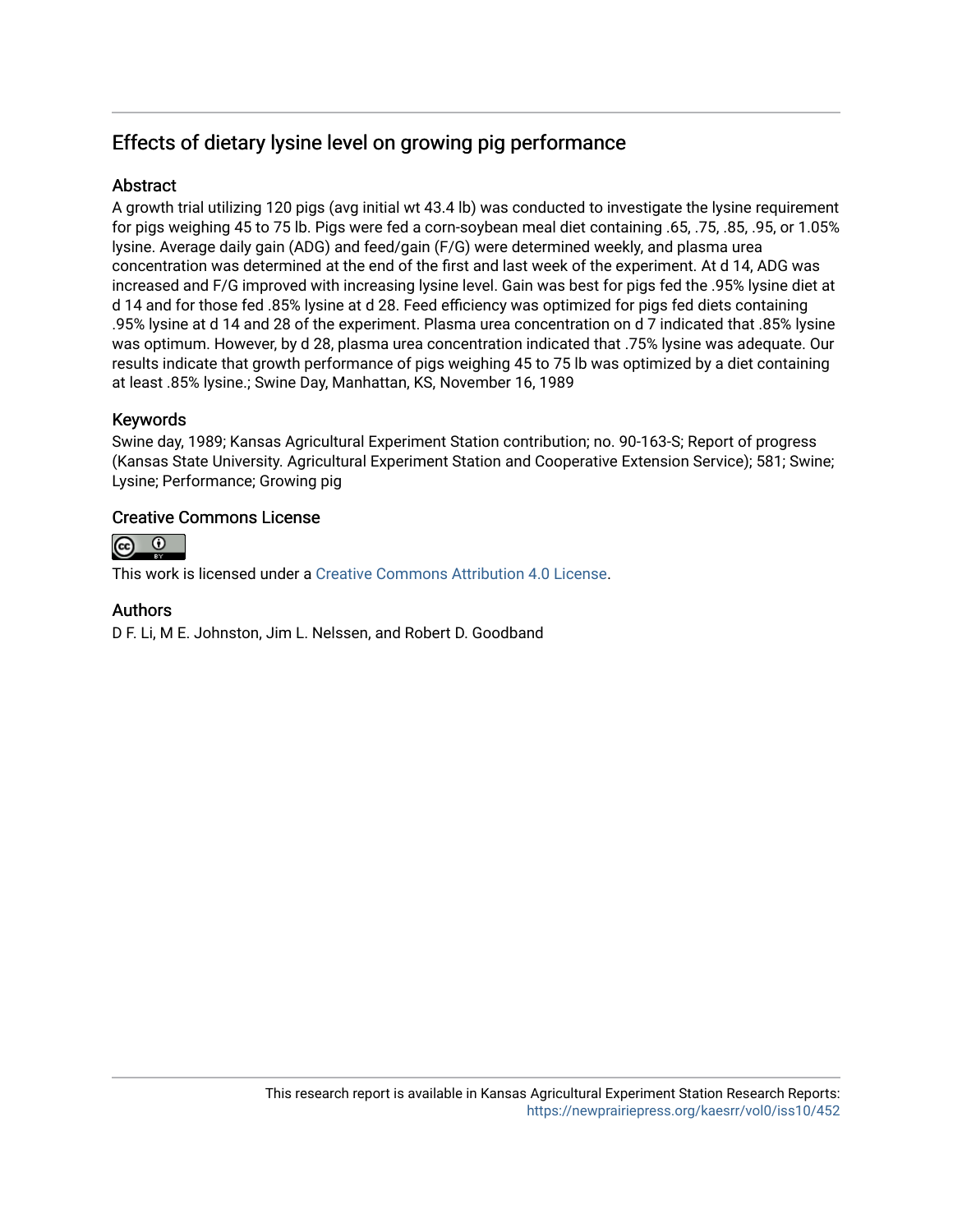

#### **Summary**

A growth trial utilizing 120 pigs (avg initial wt 43.4 lb) was conducted to investigate the lysine requirement for pigs weighing 45 to 75 lb. Pigs were fed a corn-soybean meal diet containing .65, .75, .85, .95, or 1.05% lysine. Average daily gain (ADG) and feed/gain (F/G) were determined weekly, and plasma urea concentration was determined at the end of the first and last week of the experiment. At d 14, ADG was increased and F/G improved with increasing lysine level. Gain was best for pigs fed the .95% lysine diet at d 14 and for those fed .85% lysine at d 28. Feed efficiency was optimized for pigs fed diets containing .95% lysine at d 14 and 28 of the experiment. Plasma urea concentration on d 7 indicated that .85% lysine was optimum. However, by d 28, plasma urea concentration indicated that .75% lysine was adequate. Our results indicate that growth performance of pigs weighing 45 to 75 lb was optimized by a diet containing at least .85% lysine.

(Key Words: Lysine, Performance, Growing Pig.)

#### **Introduction**

Lysine is usually the first limiting amino acid in swine diets and the determination of reliable requirement data is economically important to the swine industry. The NRC (1988) lists lysine requirements of .95% of the diet for 22- to 44-lb pigs and .75% of the diet for 44to 110-lb pigs. The value of .70% was listed in the eighth edition (1979). In many commercial units, there is a "lag" in performance when pigs are moved from the nursery to the grower. This may be partly diet-related, since lysine levels usually drop from 1.15 to .75% at this time. Therefore, there is a need to review the lysine requirement for pigs weighing from 45 to 75 lb. The objective of the present research was to evaluate the lysine requirement of 45 to 75 lb pigs fed a corn-soybean meal diet following a two-phase starter program.

#### **Experimental Procedures**

A total of 120 crossbred (Hampshire  $\times$  Yorkshire  $\times$  Duroc) pigs (initial wt of 43.4 lb) was utilized to investigate effects of different lysine levels on growing pig performance. Pigs were allotted to one of five treatments (six pens/treatment, four pigs/pen), based on weight, sex, and litter. Pigs were housed in pens with woven-wire floors in an environmentally regulated nursery. Feed and water were supplied ad libitum. Pig weights and feed consumption were determined weekly during the 28-d trial.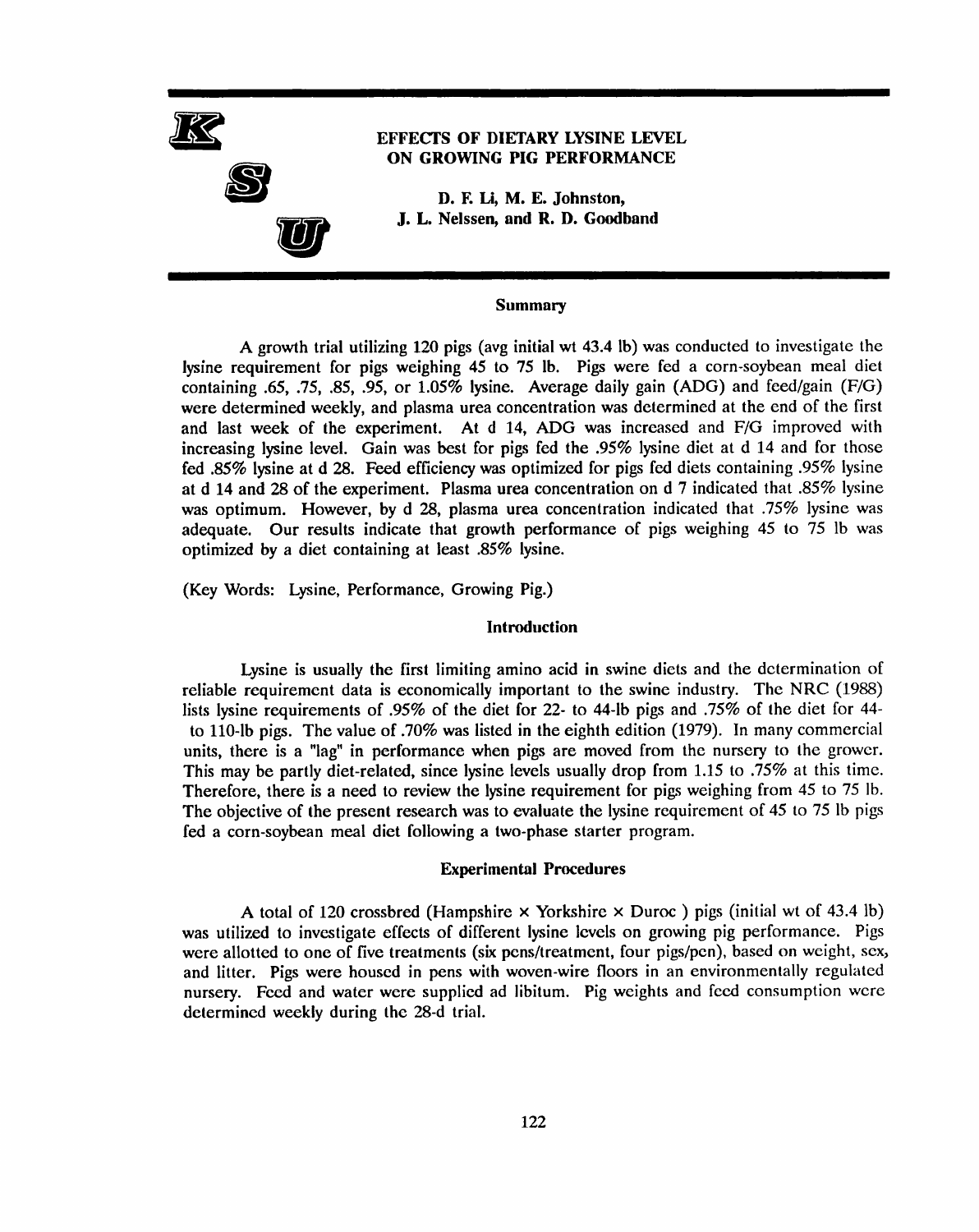All pigs were bled at the end of the first and fourth week and plasma was collected for Composition of the experimental diets is shown in determination of urea concentrations. Table 1.

| Ingredient, %                       | Lysine |       |       |       |       |  |  |  |
|-------------------------------------|--------|-------|-------|-------|-------|--|--|--|
|                                     | .65%   | .75%  | .85%  | .95%  | 1.05% |  |  |  |
| Ground corn                         | 81.17  | 77.74 | 74.41 | 71.09 | 67.47 |  |  |  |
| Soybean meal (48.5%)                | 14.30  | 17.80 | 21.20 | 24.60 | 28.30 |  |  |  |
| Monocalcium                         |        |       |       |       |       |  |  |  |
| $(18\% \text{ Ca}, 21\% \text{ P})$ | 1.79   | 1.75  | 1.68  | 1.63  | 1.55  |  |  |  |
| Limestone                           | .99    | .96   | .96   | .93   | .93   |  |  |  |
| Salt                                | .30    | .30   | .30   | .30   | .30   |  |  |  |
| Trace mineral <sup>b</sup>          | .10    | .10   | .10   | .10   | .10   |  |  |  |
| Vitamin premix <sup>c</sup>         | .25    | .25   | .25   | .25   | .25   |  |  |  |
| Copper sulfate                      | .05    | .05   | .05   | .05   | .05   |  |  |  |
| Selenium premix                     | .05    | .05   | .05   | .05   | .05   |  |  |  |
| Carbadox                            | 1.00   | 1.00  | 1.00  | 1.00  | 1.00  |  |  |  |
| Total                               | 100    | 100   | 100   | 100   | 100   |  |  |  |

#### Table 1. Diet Composition<sup>a</sup>

<sup>a</sup>All diets formulated to contain .8% Ca and .7% P.

<sup>b</sup>Provided the following in the complete diet (ppm): Zn, 70; Fe, 50; Mn, 25; Cu, 5; Co, .5; I,  $.7;$  Se,  $.3.$ 

"Provided the following per kg of complete diet: Vitamin A,  $4,400$  IU; vitamin D3, 44 IU; vitamin E, 14.7 IU; vitamin K, 2.9 mg; riboflavin, 4.4 mg; niacin, 26.5 mg; d-pantothenic acid, 17.6 mg; vitamin B 12, 17.6 µg.

<sup>d</sup>Supplied complete diet with 125 ppm supplemental copper.

#### **Results and Discussion**

During the first week of the experiment (d 0 to 7), ADG increased (quadratic,  $P < .06$ ) and F/G was improved (quadratic, P<.06) with increasing lysine level (Table 2). Plasma urea concentration increased ( $P < .05$ ) when dietary lysine level was increased to .95%, indicating that pigs of this age and weight require .85 to .95% lysine.

During the first 2 wk of the experiment ( $d \theta$  to 14), ADG increased (quadratic, P<.06) and F/G was improved (linear, P<.05; quadratic, P<.06) with increasing lysine level (Table 2). Average daily gain was maximized for pigs fed the .95% lysine diet, at 9.9% greater than ADG of pigs fed the .75% lysine diet. Feed efficiency was optimized at a lysine level of .95%, which was 12.3% better than the F/G of pigs fed the .75% lysine diet.